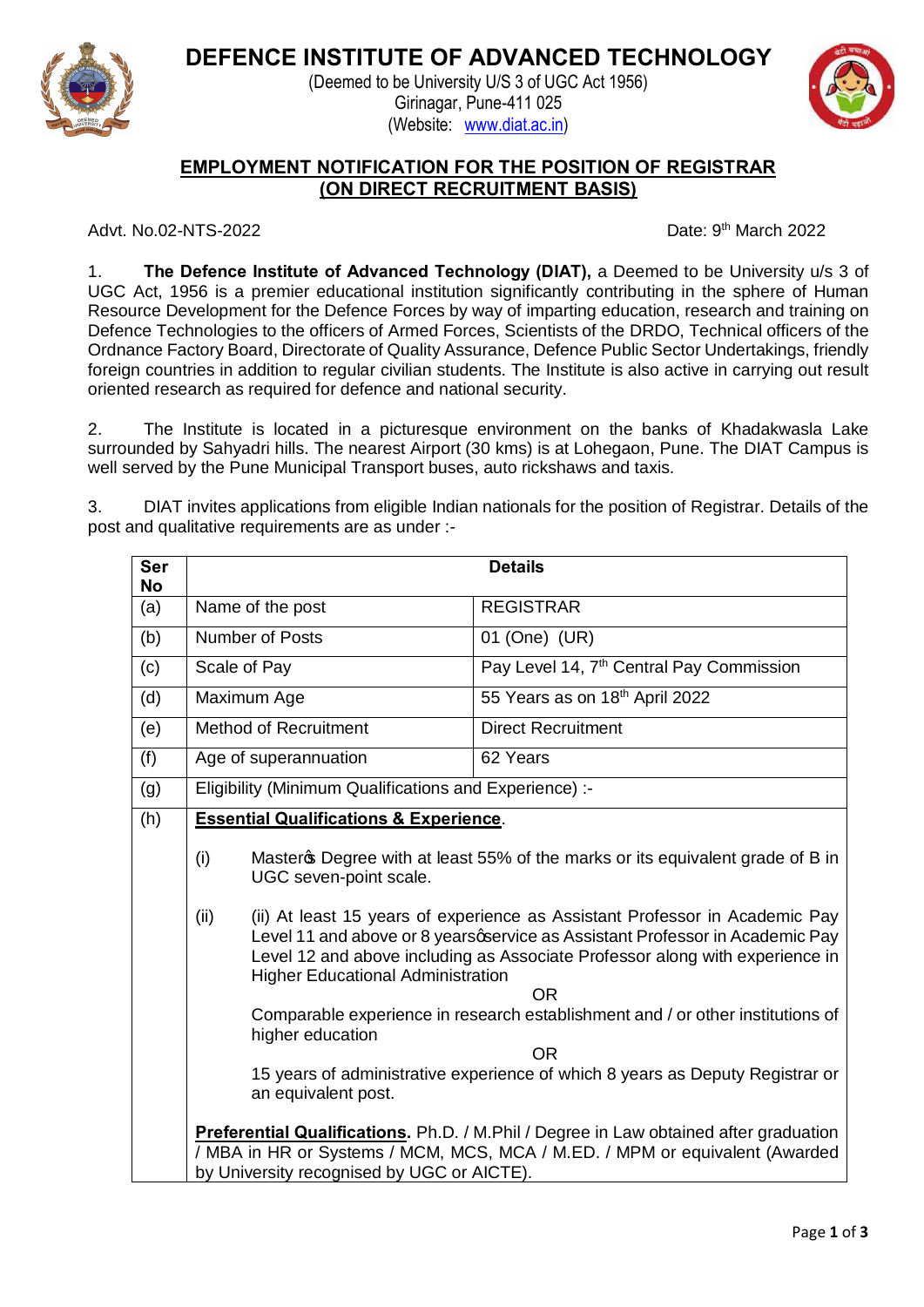4. **Application Fee:** Application fee `1000/- for General, OBC, EWS category. Application fee is exempted for SC/ST/PWD (Divyang) & Woman candidates. Applicants are permitted to remit the application fee through NEFT, IMPS etc. and attach transaction slip along with the application. Account details for remittance of application fee are as under:-

| Beneficiary Name          | : DIAT(DEEMED UNIVERSITY) IMPREST                    |
|---------------------------|------------------------------------------------------|
| Beneficiary Bank Name     | : State Bank of India, Branch-IAT Girinagar, Pune-25 |
| Type of Acct & Account No | : Current Account: 30166494269                       |
| Bank IFS Code             | : SBIN0002155; MICR Code: 411002021                  |

5. **How to apply.** Apply on specific application form downloaded from the link Careers@DIAT available on Institute<sub>s</sub> website, www.diat.ac.in. Complete the application, affix recent passport size colour photograph and send along with proof of educational qualifications, indicating the year of obtaining the degree, proof of experience in a sealed envelope super-scribed %PPLICATION FOR THE POST OF REGISTRAR+ against  $Advt.02$ -NTS-2022g to the **Deputy Registrar (Admin), Defence Institute of Advanced Technology (Deemed to be University), Girinagar, Pune (Maharashtra)-411025** latest by 1700 Hrs on 18th April 2022.

## *Note*. (i) **Those who have applied against the earlier Advt. No. 02-NTS-2021 need to apply afresh against this advt.**

(ii) Applications on e-mail or by hand will not be accepted. Transmission will only be by Courier or Speed post.

6. **Important Dates**. (i) Last date of receipt of application- 18th April 2022  $(iii)$  Age will be calculated as on  $-18^{th}$  April 2022

## 7. **General Instructions**.

(a) The applicants are requested to go through all the instructions carefully and ensure that they fulfil all eligibility conditions. Their admission to all stages of the recruitment will be purely provisional and the final selection is subject to fulfilling the eligibility conditions. Hiding of information and providing false information will lead to cancellation of the candidature at any stage of recruitment.

(b) Candidates should carefully fill up all the required details in the application form including age, Educational qualifications, Specialisations as per Para 3 above, details of valid category/PWD certificates, Experience, the details of the payment etc., as no correspondence regarding change of details will be entertained. If any of their claims is found to be incorrect, it will lead to rejection of their candidature.

(c) Persons serving in Govt./Semi-Govt./PSUs/HEIs should send the completed application along with all relevant supporting documents, duly self-attested, THROUGH PROPER CHANNEL. However, such persons are advised to send an advance copy of their application to avoid procedural delay.

(d) The Institute shall not be responsible under any circumstances for any sort of postal delay. Applications received after the due date is liable to be summarily rejected.

(e) All qualifications obtained by the candidates should be from any recognized University/ Institution.